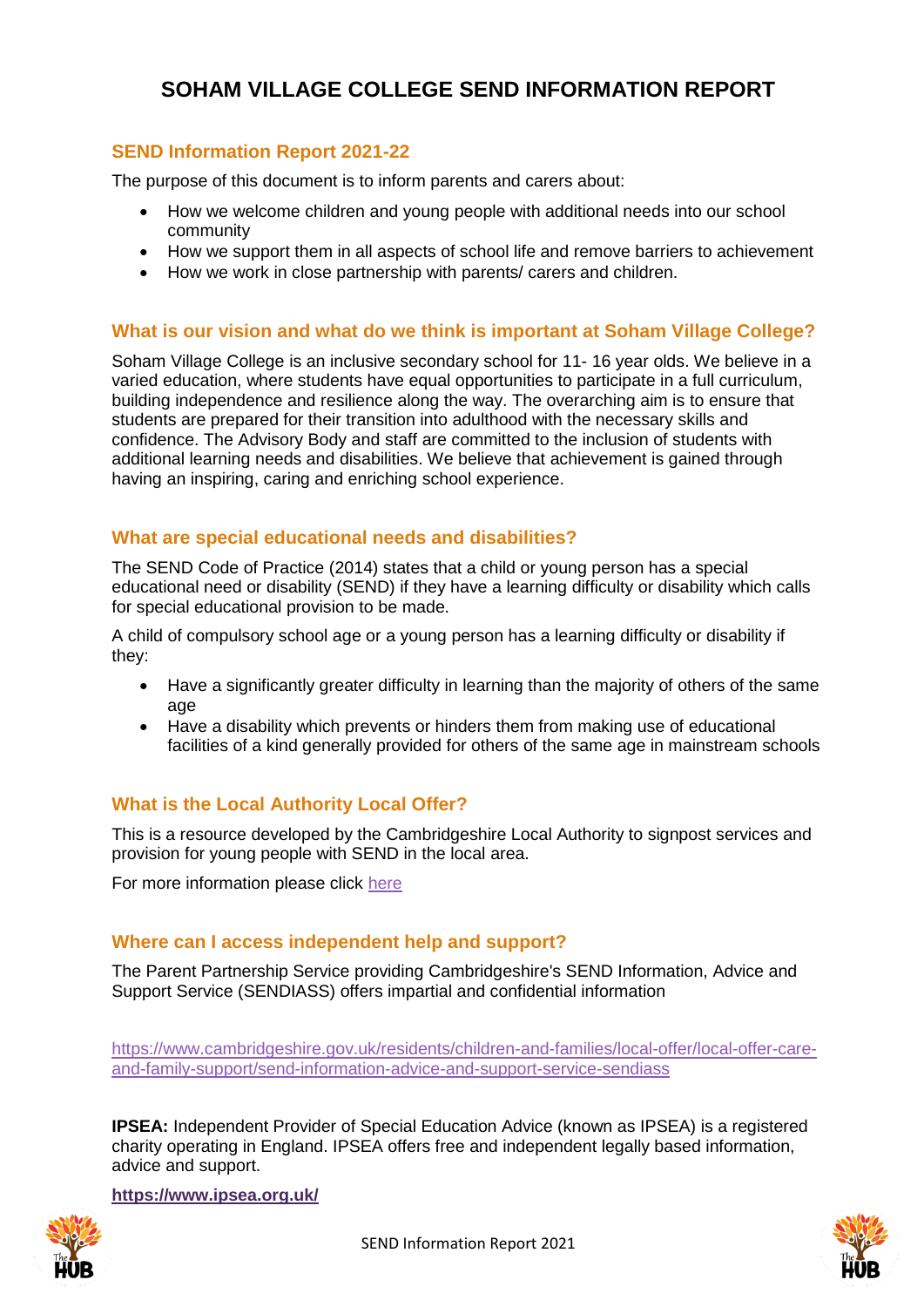## **How do we consult with parents of children with SEND and involve them in their child's education?**

We aim for open and transparent communication and consultation with young people and their parents and carers. We prefer to meet and discuss things face to face, both through parents' evenings, review meetings and other meetings as the need arises.

Email and phone calls can also be useful as it allows for clear communication which can be referred back to, as required.

Please contact The Hub here:

[thehub@soham-college.org.uk](mailto:thehub@soham-college.org.uk)

01353 724100 Ext 5104

### **How do we consult with young people with SEND and involve them in their education?**

- Students with an EHCP have the opportunity to tell us what they think through the annual review
- Students will be invited to meetings about them, and we will respect their views on how they wish to participate
- Students have access to The Hub during the school day to talk to a Hub manager or **SENCo**
- Students are consulted about the help they may need and they share how they prefer this help to be given. This is recorded in their Pupil Passport.

### **How do we know if your child needs extra help?**

- If your child is transferring to Soham Village College and already has special educational needs, your primary school will inform the Special Educational Needs Coordinator (SENCO) at SVC.
- There is planning between the schools and with parents and carers in Year 6 to support the student's move from primary to secondary school, often through the Year 6 Annual Review, if an EHCP is in place.
- On entry to the school, all students are screened on literacy skills within the key areas of reading, spelling and comprehension. This helps us identifies how to target early morning literacy interventions. Our maths department also identify students who need support with numeracy and run early morning sessions to help them to catch up.
- Some children do well at primary school but find the transition to secondary education more difficult. The teachers and support staff are highly alert so that areas of need are spotted early and referred to The Hub, so that support can be coordinated promptly.
- The school listens to parents. Sometimes, the first signs of difficulty are picked up through conversation at home so parents are always welcome to contact the school to talk about concerns.

## **What should you do if you think your child may have a special educational need or disability?**

- If you are concerned about your child's abilities, the school will listen to your concerns, discuss them with you and agree on a plan that might only need light monitoring or might require assessment by specialist staff or external agencies.
- You can contact the school by phone or e-mail (please see contact details on the home page of the school website).
- Please contact the school through a family friend or professional translator if you feel more comfortable using a language other than English.



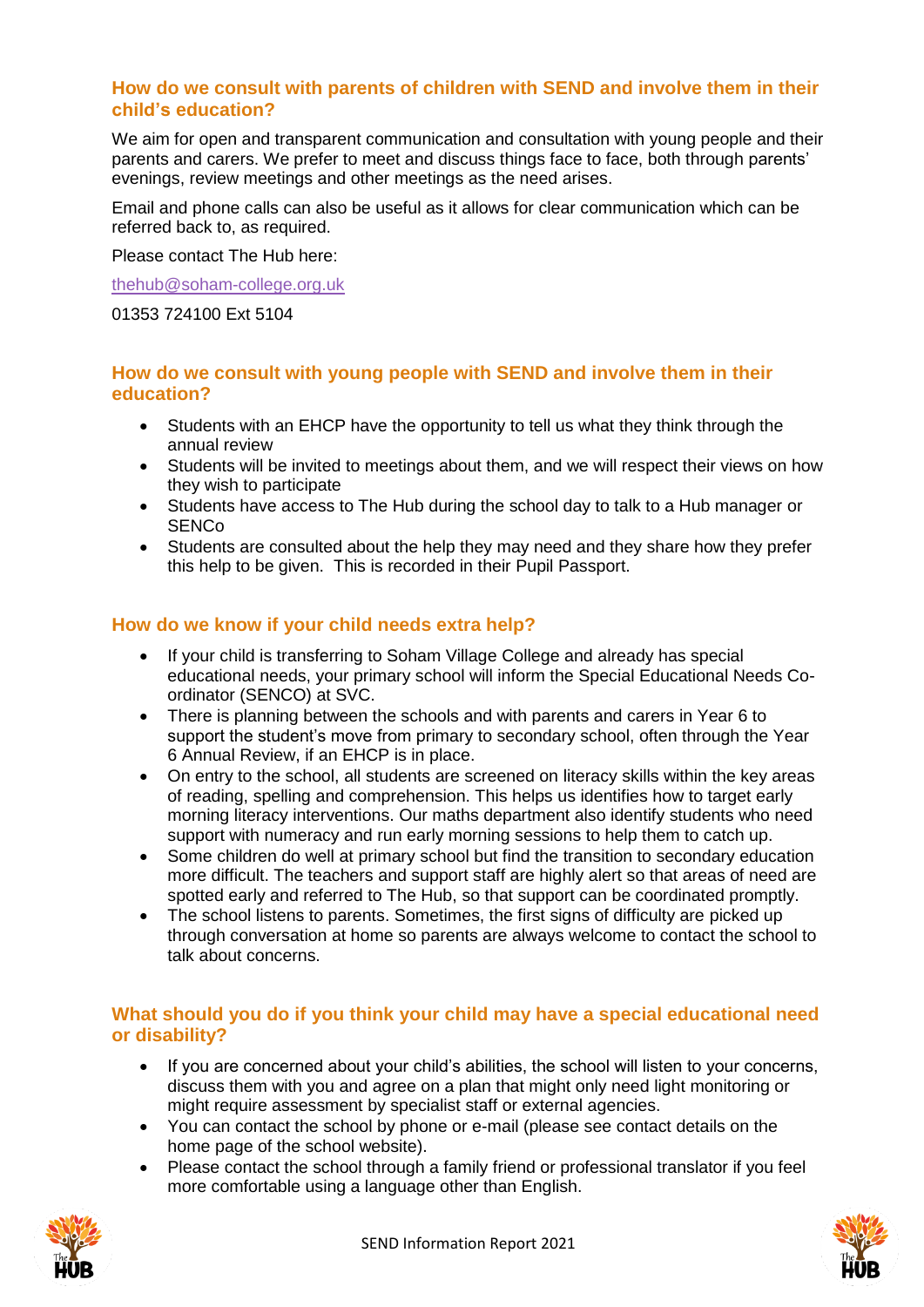• If your child is still at primary school, talk to your child's teacher there who can help you look at any issues and make links with Soham Village College to help prepare for the next year.

## **What is an Education Health Care Plan (EHCP)?**

An EHCP is a legal document that identifies a child's SEND needs and focusses on the support required to meet agreed outcomes. As well as the educational elements, EHCPs also outline the child's health and social care needs, outcomes and support.

### **What kinds of special educational needs and disabilities might students at Soham Village College have?**

There are 4 broad areas of SEND**:** 

#### • **Communication and interaction**

Speech language and communication needs. Autism spectrum continuum, including Asperger's Syndrome and autism.

#### • **Cognition and learning**

Moderate and severe learning needs including global learning delay. Specific learning needs, including dyslexia, dyspraxia and dyscalculia.

### • **Social, emotional and mental health (previously behavioural, social and emotional difficulties)**

Difficulties with poor mental health and wellbeing including anxiety and depression. Difficulties with regulating and managing emotions. Disorders such as Attention Deficit Disorder/Attention Deficit Hyperactivity Disorder/Attachment Disorder.

#### • **Sensory and/or physical**

Physical disability, vision or hearing impairment, multisensory impairment.



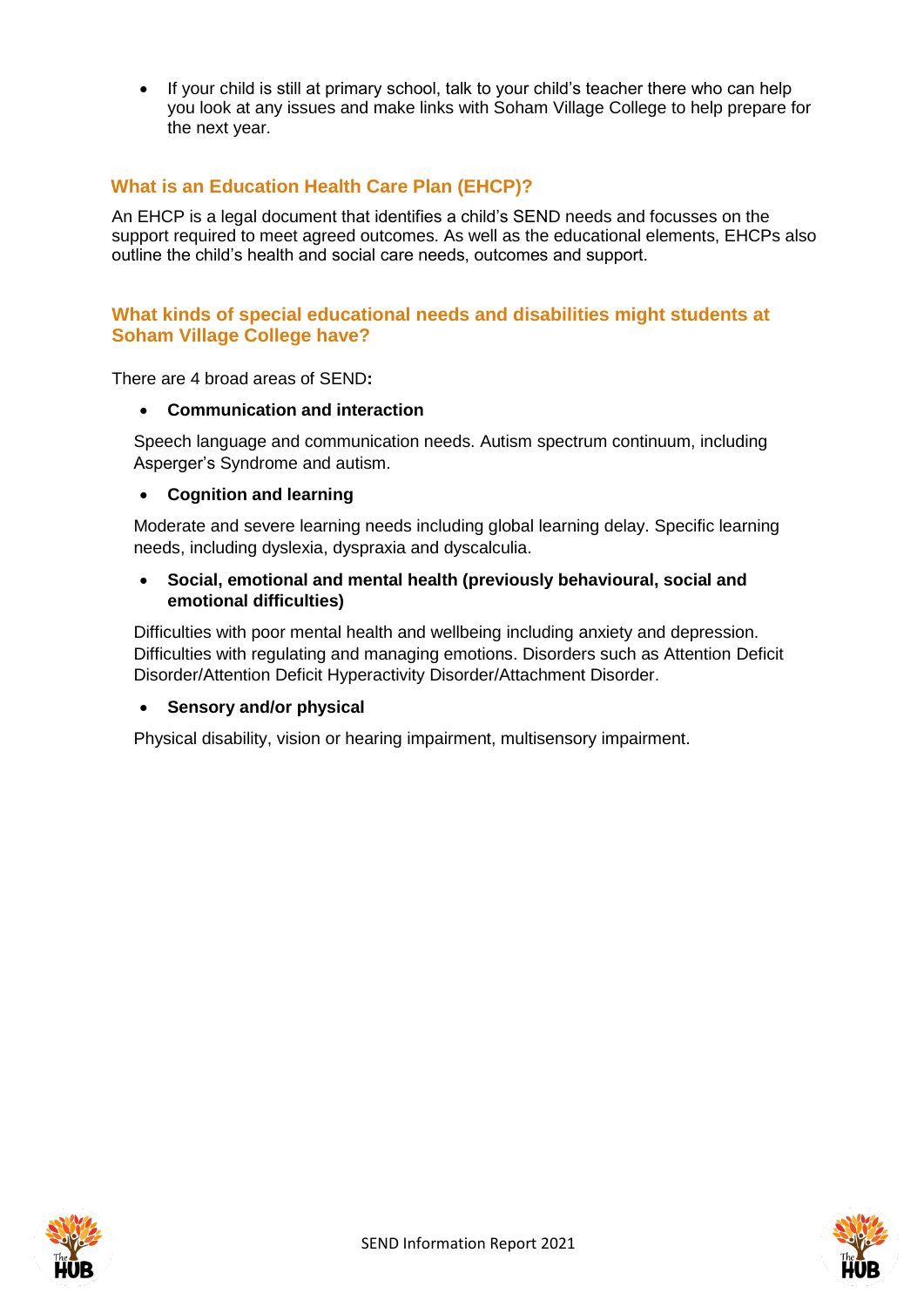# **My child has difficulties with Communication and Interaction**

This can include:

- Understanding language
- Using language
- Understanding how to communicate socially with other people
- Conditions include: Specific Language Disorder, ASD/ASC (Autism), Asperger Syndrome, speech sound disorders/delay.
- Stammering advice given to families about how to access support from outside agencies

| <b>Universal support all</b><br>students can access | Quality First Teaching with appropriate differentiation<br>(including best SEND practice).<br>Visual aids to support key vocabulary, concepts and<br>$\bullet$<br>themes.<br>Whole-school awareness to encourage meta-cognitive<br>learning.<br>Access to homework support clubs.<br>$\bullet$<br>Access to supported games club.<br>$\bullet$<br>Access to assessment for identification of significant needs.<br>Single point of access throughout the school day for all<br>Additional Support needs through Key Stage Managers<br>based in The Hub. |
|-----------------------------------------------------|---------------------------------------------------------------------------------------------------------------------------------------------------------------------------------------------------------------------------------------------------------------------------------------------------------------------------------------------------------------------------------------------------------------------------------------------------------------------------------------------------------------------------------------------------------|
| Targeted support for<br>students may include        | In-class Teaching Assistant support in some lessons<br>$\bullet$<br><b>Year 7 Transition Groups</b><br>$\bullet$<br>Post 16 transition support<br>٠<br>Hub lunchtime activities club<br>$\bullet$<br>Access to wellbeing support<br>Specific teaching and learning strategies shared with class<br>$\bullet$<br>teachers                                                                                                                                                                                                                                |
| Specific individual<br>support may include          | Individual teaching assistant support in some mainstream<br>$\bullet$<br>lessons<br>On-going monitoring and regular feedback to parents and<br>$\bullet$<br>students<br>Exam access arrangements<br>$\bullet$<br>If thresholds determined by the therapists are met, 1:1<br>$\bullet$<br>session with a speech and language therapist can be<br>arranged<br>1:1 sessions with other specialist staff in the school                                                                                                                                      |

### **What can Soham Village College offer?**



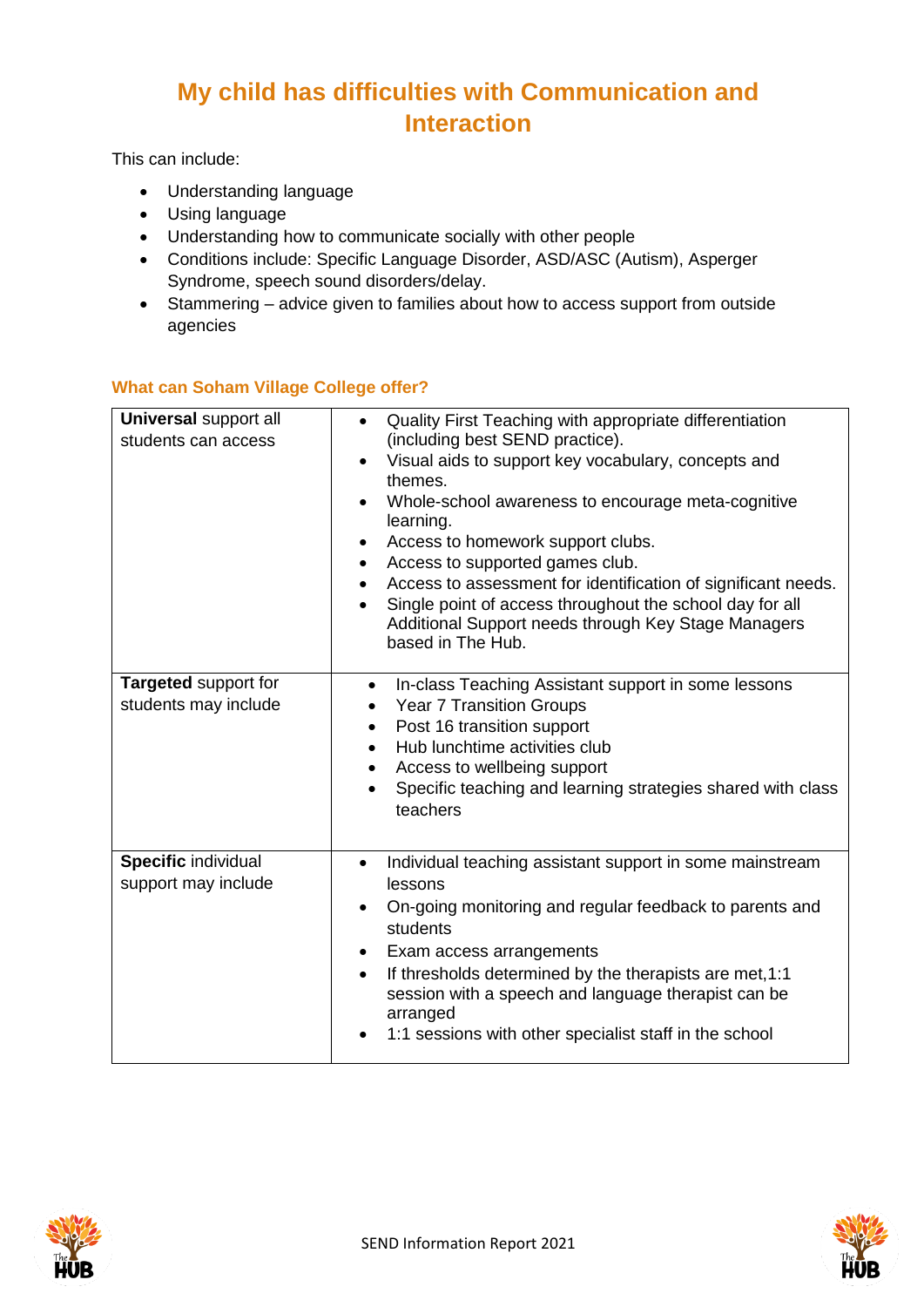# **My child has difficulties with Cognition and Learning**

This can include:

- Reading and spelling
- Learning new information and concepts
- Working with numbers
- Working memory
- Concentration
- Students may have Specific Learning Difficulties such as, dyslexia, general learning difficulties, AD(H)D
- Students may present with difficulties that do not have a specific title

| <b>Universal support all</b><br>students can access | Quality First Teaching with appropriate differentiation<br>$\bullet$<br>(including best SEND practice)<br>Visual aids to support key vocabulary, concepts and themes<br>$\bullet$<br>Access to homework support clubs<br>$\bullet$<br>Access to assessment for identification of significant needs<br>$\bullet$<br>Access to assessments for exam access arrangements, if<br>$\bullet$<br>needed<br>Year 7 and 11 transition support to ensure needs can be<br>$\bullet$<br>supported effectively<br>Whole-school awareness to encourage meta-cognitive<br>$\bullet$<br>learning<br>Dedicated and caring staff who value all students regardless<br>$\bullet$<br>of ability<br>Single point of access throughout the school day for all<br>Additional Support needs through Key Stage Managers<br>based in The Hub |
|-----------------------------------------------------|--------------------------------------------------------------------------------------------------------------------------------------------------------------------------------------------------------------------------------------------------------------------------------------------------------------------------------------------------------------------------------------------------------------------------------------------------------------------------------------------------------------------------------------------------------------------------------------------------------------------------------------------------------------------------------------------------------------------------------------------------------------------------------------------------------------------|
|                                                     |                                                                                                                                                                                                                                                                                                                                                                                                                                                                                                                                                                                                                                                                                                                                                                                                                    |
| Targeted support for                                | <b>Accelerated Reader Programme</b><br>$\bullet$                                                                                                                                                                                                                                                                                                                                                                                                                                                                                                                                                                                                                                                                                                                                                                   |
| students may include                                | Early Morning Paired Reading and Spelling Programme<br>$\bullet$                                                                                                                                                                                                                                                                                                                                                                                                                                                                                                                                                                                                                                                                                                                                                   |
|                                                     | Toe by Toe phonetics programme<br>$\bullet$                                                                                                                                                                                                                                                                                                                                                                                                                                                                                                                                                                                                                                                                                                                                                                        |
|                                                     | When needed, help from an external agency (e.g.<br>$\bullet$                                                                                                                                                                                                                                                                                                                                                                                                                                                                                                                                                                                                                                                                                                                                                       |
|                                                     | <b>Educational Psychologist)</b>                                                                                                                                                                                                                                                                                                                                                                                                                                                                                                                                                                                                                                                                                                                                                                                   |
|                                                     | Teaching assistant support in some lessons<br>$\bullet$                                                                                                                                                                                                                                                                                                                                                                                                                                                                                                                                                                                                                                                                                                                                                            |
|                                                     | Specific teaching and learning strategies shared with class<br>$\bullet$                                                                                                                                                                                                                                                                                                                                                                                                                                                                                                                                                                                                                                                                                                                                           |
|                                                     | teachers                                                                                                                                                                                                                                                                                                                                                                                                                                                                                                                                                                                                                                                                                                                                                                                                           |
|                                                     | Targeted lunch time clubs for vulnerable students<br>٠                                                                                                                                                                                                                                                                                                                                                                                                                                                                                                                                                                                                                                                                                                                                                             |
|                                                     | Dyslexia mentoring & support<br>$\bullet$                                                                                                                                                                                                                                                                                                                                                                                                                                                                                                                                                                                                                                                                                                                                                                          |
|                                                     | Post 16 Transition support<br>$\bullet$                                                                                                                                                                                                                                                                                                                                                                                                                                                                                                                                                                                                                                                                                                                                                                            |
|                                                     | Foundation Learning Tier GCSE options<br>$\bullet$                                                                                                                                                                                                                                                                                                                                                                                                                                                                                                                                                                                                                                                                                                                                                                 |
| Specific individual                                 | On going tailor-made 1:1 tuition in The Hub, led by a<br>$\bullet$                                                                                                                                                                                                                                                                                                                                                                                                                                                                                                                                                                                                                                                                                                                                                 |
| support may include                                 | teaching assistant                                                                                                                                                                                                                                                                                                                                                                                                                                                                                                                                                                                                                                                                                                                                                                                                 |
|                                                     | When needed, help from an external agency (e.g.<br>$\bullet$                                                                                                                                                                                                                                                                                                                                                                                                                                                                                                                                                                                                                                                                                                                                                       |
|                                                     | <b>Educational Psychologist)</b>                                                                                                                                                                                                                                                                                                                                                                                                                                                                                                                                                                                                                                                                                                                                                                                   |
|                                                     | Termly testing for students with literacy difficulties to review<br>$\bullet$                                                                                                                                                                                                                                                                                                                                                                                                                                                                                                                                                                                                                                                                                                                                      |
|                                                     | and plan                                                                                                                                                                                                                                                                                                                                                                                                                                                                                                                                                                                                                                                                                                                                                                                                           |
|                                                     | Subject-specialist teaching assistants in key subjects to<br>$\bullet$                                                                                                                                                                                                                                                                                                                                                                                                                                                                                                                                                                                                                                                                                                                                             |
|                                                     | provide on-going support                                                                                                                                                                                                                                                                                                                                                                                                                                                                                                                                                                                                                                                                                                                                                                                           |
|                                                     | External agency advice where needed                                                                                                                                                                                                                                                                                                                                                                                                                                                                                                                                                                                                                                                                                                                                                                                |
|                                                     | <b>Exam Access Arrangements</b>                                                                                                                                                                                                                                                                                                                                                                                                                                                                                                                                                                                                                                                                                                                                                                                    |

## **What can Soham Village College offer?**



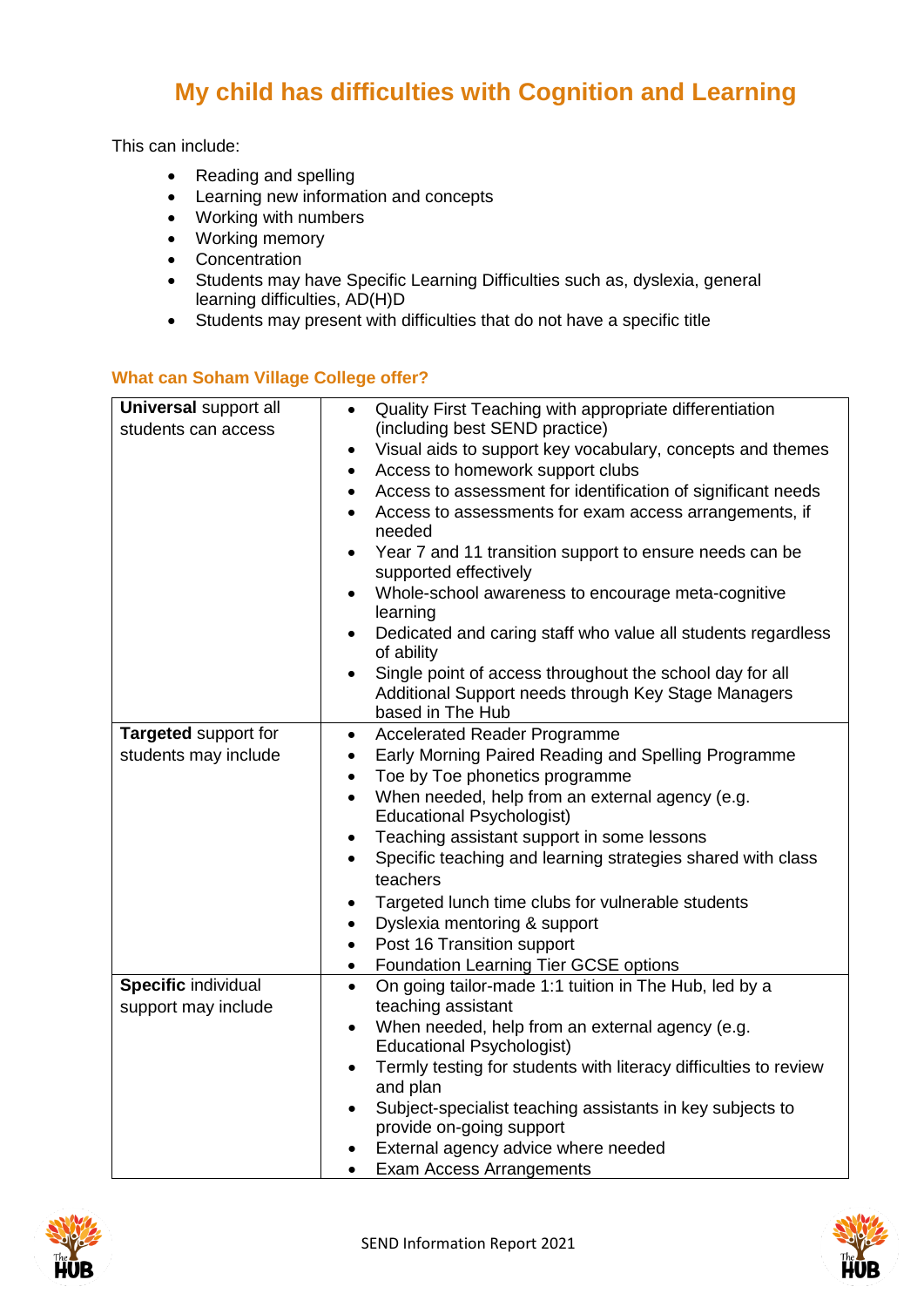# **My child has difficulties with Social, Emotional or Mental Health**

This section includes all those young people who experience short but significant periods of high anxiety, stress, distress or anger that affect their education.

It also includes young people who have a range of longer-term recognised mental health conditions.

For both groups, issues can include:

- Forming and maintaining healthy relationships
- Bereavement
- Attitudes to attainment
- Attendance
- Self-esteem
- Life outside school

### **What can Soham Village College offer?**

| <b>Universal support all</b> | Quality First Teaching with appropriate differentiation<br>$\bullet$        |
|------------------------------|-----------------------------------------------------------------------------|
| students can access          | (including best SEND practice)                                              |
|                              | Whole-school awareness to encourage meta-cognitive<br>$\bullet$<br>learning |
|                              | Access to homework support clubs<br>$\bullet$                               |
|                              | Access to assessment for identification of significant needs<br>$\bullet$   |
|                              | Whole school policy for behaviour management with<br>$\bullet$              |
|                              | graduated response                                                          |
|                              | Year 7 and 11 transition support<br>$\bullet$                               |
|                              | Anti-bullying policy<br>$\bullet$                                           |
|                              | Awareness training for individual mental health needs<br>$\bullet$          |
|                              | through PSHE lessons and tutor time activities (Key Stage 3)                |
|                              | Tutor time activities and external presentations during PSHE<br>$\bullet$   |
|                              | days (Key Stage 4)                                                          |
|                              | Self-help resources and signposting to support websites and<br>$\bullet$    |
|                              | advice lines                                                                |
|                              | Single point of access throughout the school day for all                    |
|                              | Additional Support needs through Key Stage Managers<br>based in The Hub     |
|                              |                                                                             |
|                              | Access to Sensory Room<br>$\bullet$                                         |
| Targeted support for         | <b>Foundation Learning Tier Breakfast Club</b><br>$\bullet$                 |
| students may include         | The Hub lunchtime drop-in<br>$\bullet$                                      |
|                              | Year 7 transition support groups<br>$\bullet$                               |
|                              | Time-out cards allowing students to remove themselves from<br>$\bullet$     |
|                              | the classroom if needed. Students then go to the Hub where                  |
|                              | a member of staff will check up on them.                                    |
|                              | KS4 exam anxiety support sessions<br>$\bullet$                              |
|                              | In-class support in some lessons<br>$\bullet$                               |
|                              | Year 11 support with college applications and career paths<br>$\bullet$     |
|                              | Tutor check-up<br>$\bullet$                                                 |
| Specific individual          | 1:1 mentoring or counselling<br>$\bullet$                                   |
| support may include          | <b>Bespoke timetables</b><br>$\bullet$                                      |
|                              | Hub registration<br>$\bullet$                                               |





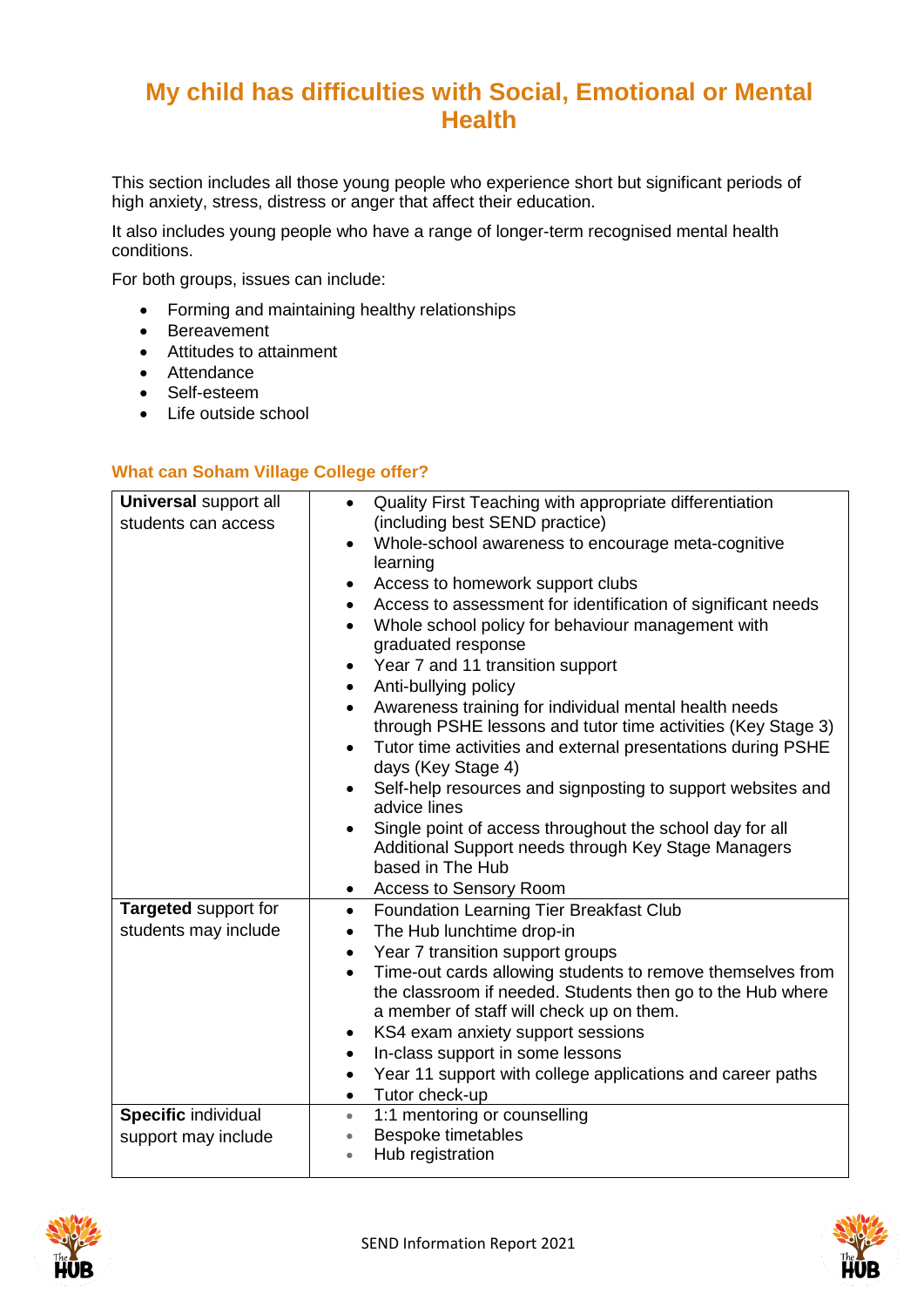|  | Outside agency input (e.g. Educational Psychologist, Centre<br>33, Young Person's Worker (YPW) or Family Support Worker<br>(FSW), Emotional Health and Wellbeing Service, CAMHS)<br>In-class support for students at risk of exclusion<br>Pastoral Support Plan/ ISLE access- support for students at<br>risk of permanent exclusion<br><b>Looked After Child Education Plans</b><br><b>Alternative Provision</b> |
|--|-------------------------------------------------------------------------------------------------------------------------------------------------------------------------------------------------------------------------------------------------------------------------------------------------------------------------------------------------------------------------------------------------------------------|
|--|-------------------------------------------------------------------------------------------------------------------------------------------------------------------------------------------------------------------------------------------------------------------------------------------------------------------------------------------------------------------------------------------------------------------|



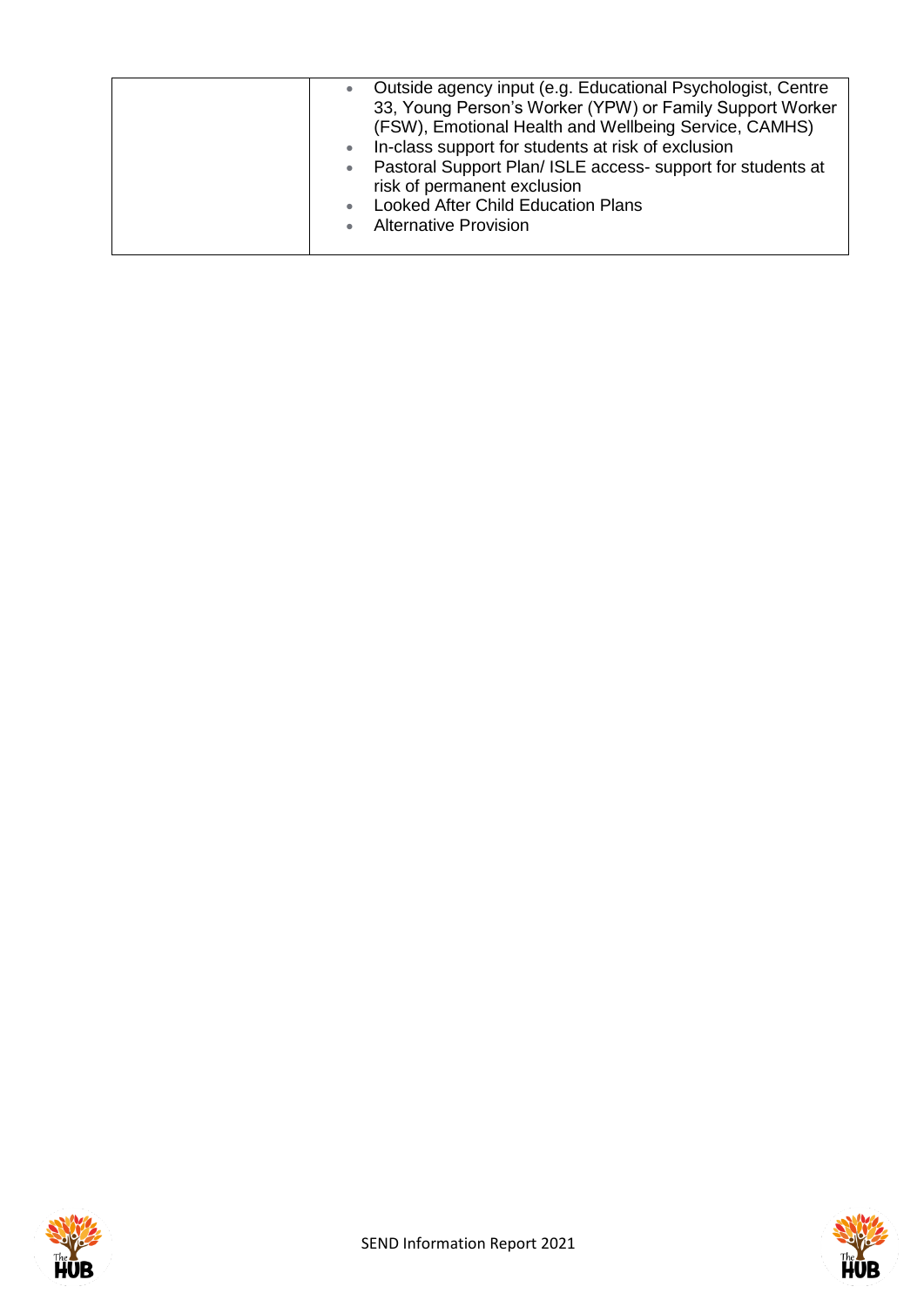# **My child has Sensory and/or Physical Needs**

This section covers students who have difficulties with:

- Vision
- Hearing
- Gross motor co-ordination
- Fine motor co-ordination
- Self-organisation for daily living
- It includes conditions such as cerebral palsy, physical injury, dyspraxia

#### **What can SVC offer?**

| <b>Universal support all</b> | Quality First Teaching with appropriate differentiation<br>$\bullet$                           |
|------------------------------|------------------------------------------------------------------------------------------------|
| students can access          | (including best SEND practice)                                                                 |
|                              | Visual aids to support key vocabulary, concepts and<br>$\bullet$                               |
|                              | themes                                                                                         |
|                              | Amplification of sound for hearing aid users<br>$\bullet$                                      |
|                              | School adheres to guidelines on physical access<br>$\bullet$                                   |
|                              | Whole-school awareness to encourage meta-cognitive<br>$\bullet$                                |
|                              | learning                                                                                       |
|                              | Access to homework support clubs<br>$\bullet$                                                  |
|                              | Accelerated Reader Programme KS2 to KS3 transition<br>$\bullet$                                |
|                              | support via tutor programme                                                                    |
|                              | Access to assessment for identification of significant<br>$\bullet$                            |
|                              | needs                                                                                          |
|                              | Dedicated and caring staff who value all students<br>$\bullet$                                 |
|                              | regardless of ability                                                                          |
|                              | Single point of access throughout the school day for all<br>$\bullet$                          |
|                              | Additional Support needs through Key Stage Managers                                            |
|                              | based in The Hub                                                                               |
| Targeted support for         | Handwriting /fine motor/keyboard skills training<br>$\bullet$                                  |
| students may include         | <b>Medical Care Plans</b><br>$\bullet$                                                         |
|                              | Group discussions and information giving from our<br>$\bullet$                                 |
|                              | qualified school nurse                                                                         |
|                              | Access to school laptops for use during lessons<br>$\bullet$                                   |
|                              | Access to assistive technology, software, audio digital<br>$\bullet$                           |
|                              | books and applications                                                                         |
|                              | Access to teaching assistant support<br>$\bullet$                                              |
|                              | PE Skills Group (after-school club)<br>$\bullet$                                               |
| Specific individual support  | Support from Physical Needs specialist Teaching<br>$\bullet$                                   |
| may include                  | Assistant                                                                                      |
|                              | Personalised support plans<br>$\bullet$                                                        |
|                              | 1:1 Outside Agency support including Hearing and<br>$\bullet$<br>Visual Impairment specialists |
|                              | Individual handwriting /fine motor/keyboard skills                                             |
|                              | $\bullet$<br>training                                                                          |
|                              | Specialist equipment and materials, such as enlarged<br>$\bullet$                              |
|                              | adapted resources                                                                              |
|                              | Targeted teaching assistant support for complex<br>$\bullet$                                   |
|                              | medical needs, including practical support                                                     |
|                              | <b>Exam Access Arrangements</b><br>$\bullet$                                                   |
|                              |                                                                                                |



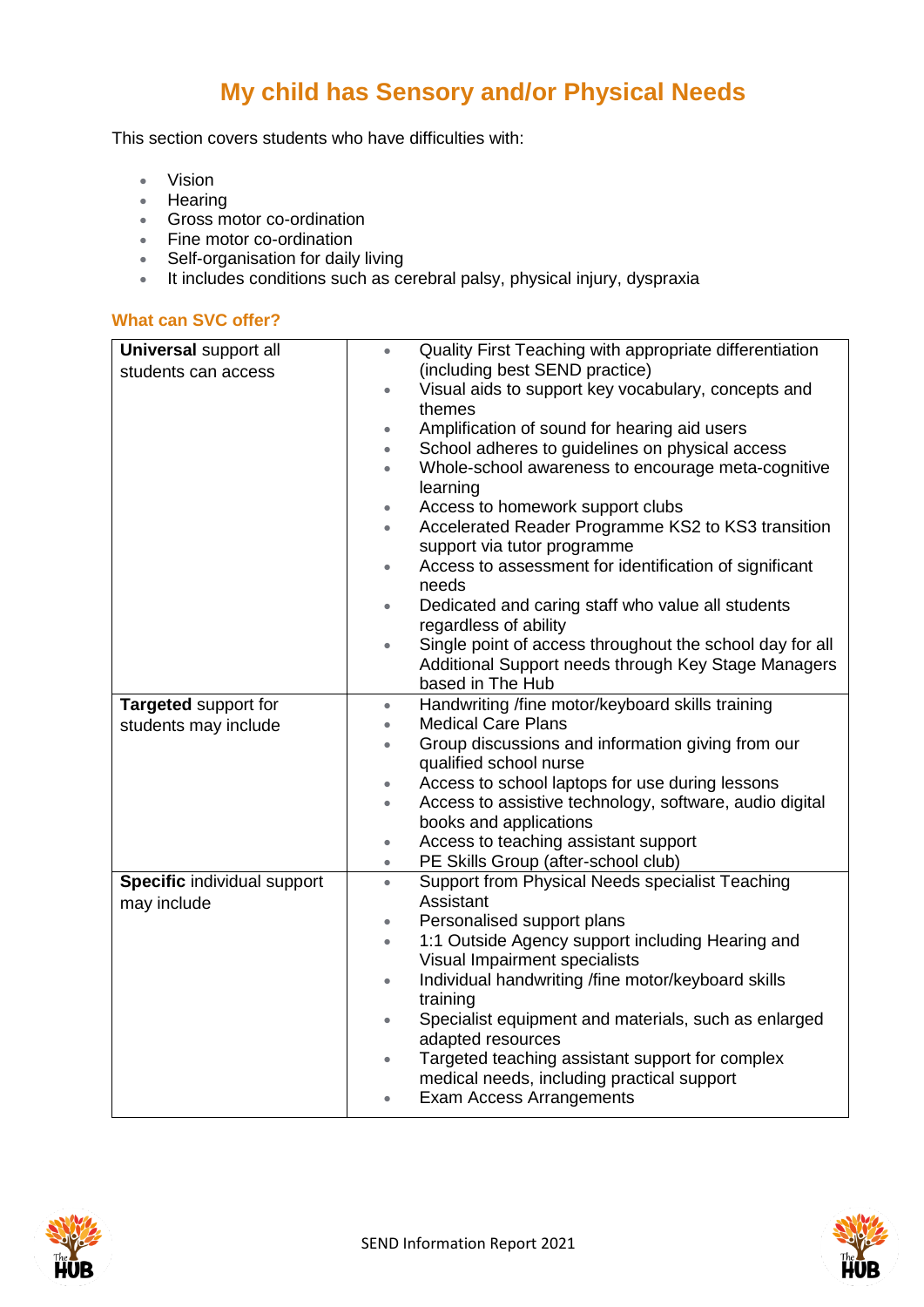## **[How will you know if the school is supporting your child? How do parents/](http://sen.lampton.org.uk/parents-f-a-q/) [carers know how their child is doing?](http://sen.lampton.org.uk/parents-f-a-q/)**

### **All students:**

- The school will send you a letter to invite parents and carers into school to inform them what we are proposing to offer their child.
- Parent consultation evenings are a great opportunity to discuss your child's progress and needs and to find out about support options.
- Parents are always welcome to contact their child's form tutor at any time to discuss particular concerns as they arise.
- The Hub is the home of the Additional Needs team. The Key Stage Hub Managers are based here who can answer queries and discuss additional provision with parents and carers.
- Parents and carers can monitor the progress of their child through the Go4Schools online platform. Information such as current grades, attendance, behaviour and homework are available for parents and carers to view.

### **Students with EHCPs:**

- Your child will have identified needs and an education plan in place from the time they start at Soham Village College. Their support in mainstream lessons will be timetabled, additional support outlined in the EHCP will be implemented where needed and parents can discuss this at any time by contacting The Hub.
- Students will have an Annual Review of their progress and needs. This comes in the form of a full written school report as part of a specially arranged face to face meeting between parents and SENCo. During this meeting, students, parents and staff have the chance to express their views about the progress being made and the provision they are receiving at school.

## **[How will the curriculum be matched to your child's needs? How are the school's](http://sen.lampton.org.uk/parents-f-a-q/)  [resources allocated to these needs?](http://sen.lampton.org.uk/parents-f-a-q/)**

- All staff are expected to adapt their lessons to increase the use of elements known to support students who need extra help. For some students with lighter needs, this is all that is required to help them make progress.
- Teachers also have access to the profiles of students known to have specific needs and they can collaborate with the specialist staff to build adaptations to activities especially for those individual students.
- Many lessons benefit from having a teaching assistant in the class who can spot difficulties and help to give instant support.
- You will have opportunities to discuss GCSE choices in Year 9 with the aim of selecting subjects based on your child's strengths and interests.
- If your child is specifically funded through their EHCP, review meetings with the SENCo will include discussion and agreement about how that funding is used and monitored.
- The SENCOs have a monitoring cycle to advise on provision in departments and discuss best practice.
- The teaching assistants are participating in a Continuing Professional Development programme which is designed to tackle skills gaps and enhance their expertise.

### **Will your child be able to access the school environment?**

The school environment is adapted to enable access for all students, wheelchair access is good across the site. For students with specific physical needs further adaptations and support are provided to allow access to both the school environment and curriculum. When necessary, medical risk assessments can be created for students with specific physical needs.



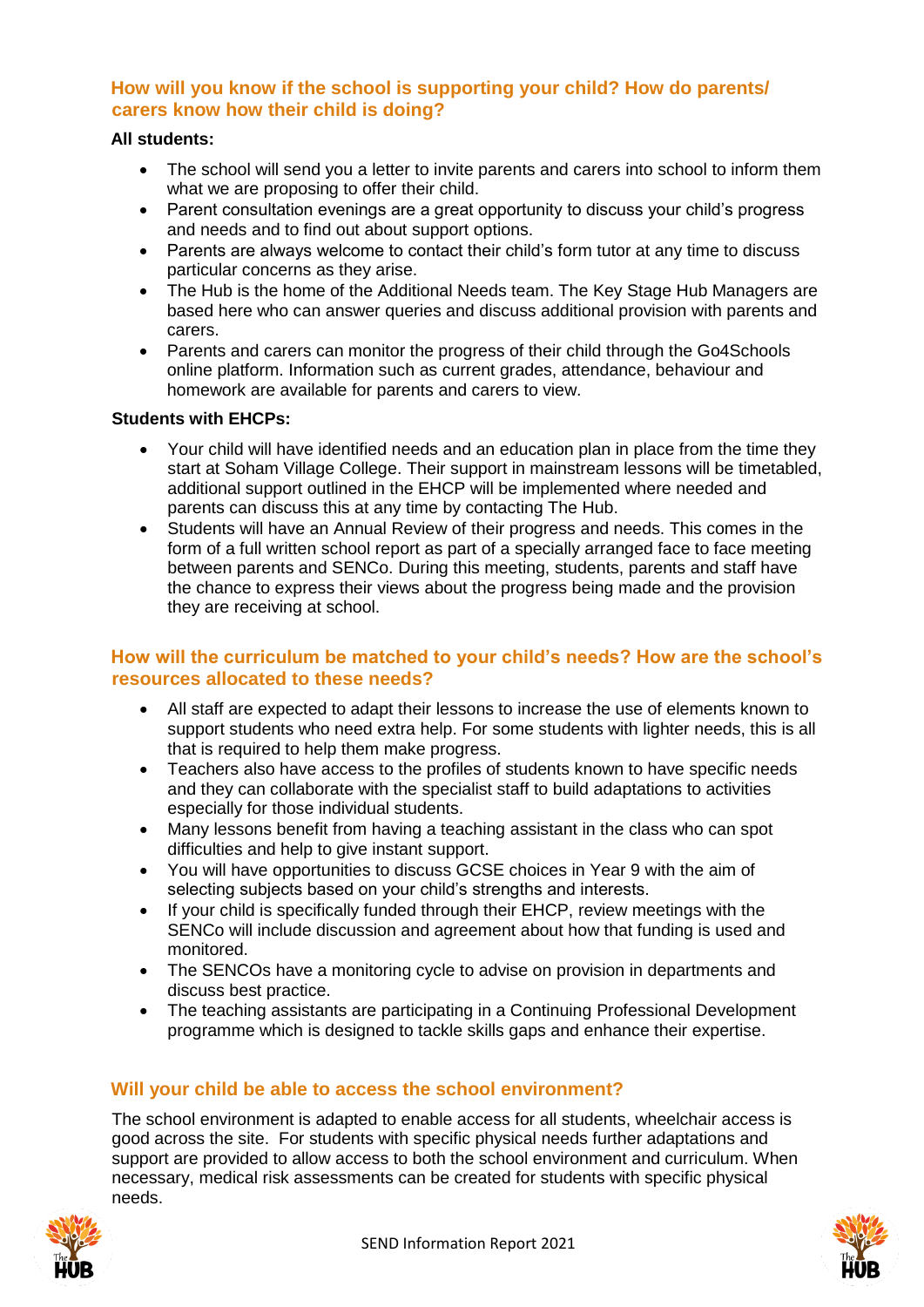## **How is progress monitored by the school?**

- Progress is monitored by individual teachers, Heads of Faculty, Year and Key Stage.
- Student targets are referenced against external targets set by the Fischer Family Trust (FFT) who base projections upon KS2 data and a wide range of other indicators.
- Student progress data in all subjects is available for students, parents and staff through Go4Schools.
- Early morning interventions supporting reading, spelling and numeracy are monitored against a baseline using recognised standardised tests completed on a termly cycle.
- Professionals from outside of school e.g. Educational Psychologists may be involved in setting targets and monitoring specific areas of student progress.
- Individualised English and maths targets are set for students on the SEND register.

## **What specialist services and expertise are available at the school[?](http://sen.lampton.org.uk/parents-f-a-q/)**

Within the Hub team there are staff who have received additional formal training in their areas of specialism such as learning/literacy, speech/language/social communication needs (SLCN), mentoring for social/emotional/mental health and supporting students with diverse physical needs.

- All teaching assistants receive regular Continuing Professional Development training and coaching for specific issues / students, from relevant specialists.
- The school brings in additional expertise (assessment, staff training and intervention) from outside agencies, including:
	- Educational psychology
	- Occupational therapy
	- Visual Impairment Service
	- **EXECUTE:** Audiology Service
	- Child & Adolescent Mental Health Service (CAMHS)
- The school has 3 qualified SENCos:
	- o Angela Bocking (KS4)
	- o Inge Tucker (KS3)
	- o Ben Thompson (Foundation Learning Tier)
- To support the social, emotional and mental health of our students, we have a dedicated Wellbeing Team. This is led by a trained counsellor.

### **How will the school help parents and carers in supporting their child's learning at home[?](http://sen.lampton.org.uk/parents-f-a-q/)**

- The school provides parents with advice on how to support your child's homework.
- All homework is recorded on Go4Schools, which parents and carers can access
- Parents are always welcome to contact their child's form tutor or subject teachers for more specific advice at any time.
- Parents will be invited to attend other specific events during the year e.g. Options Evening which give further support to parents and students.
- Your child's recent reports will include targeted advice, some of which will apply to home as well as school life. If you are not sure how you can apply them, contact the author of the report for further information.
- Annual reports written at Soham Village College often contain advice that will be discussed and developed with you at the parent information evenings.
- Parents are always welcome to contact The Hub for ongoing advice.

## **[What support will there be for your child's Wellb](http://sen.lampton.org.uk/parents-f-a-q/)eing[?](http://sen.lampton.org.uk/parents-f-a-q/)**

• It is vital that all students at Soham Village College feel valued, cared for, confident and supported.



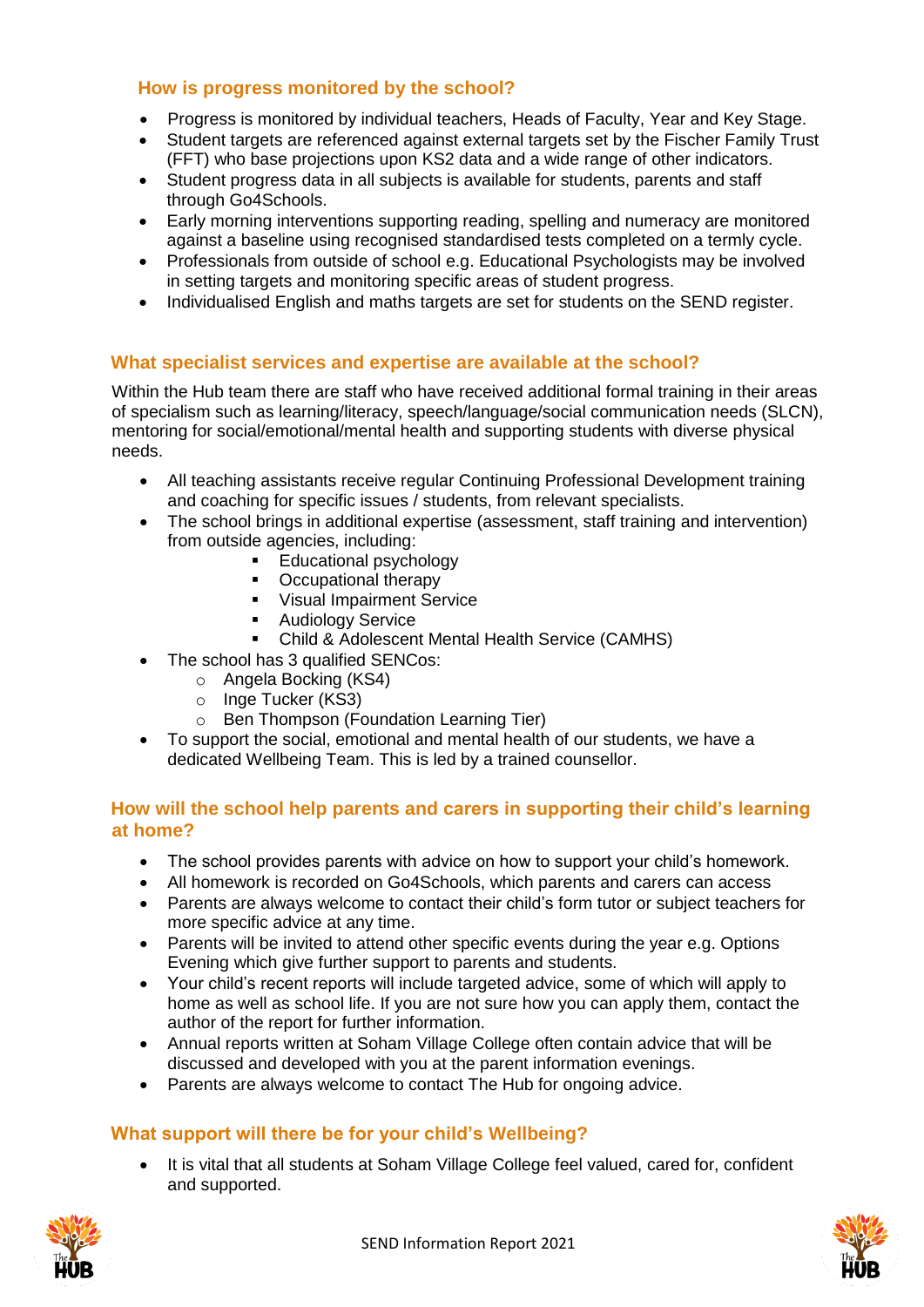- Staff providing additional support to students with special educational needs automatically include:
	- o Ensuring that the student knows who they can talk to if they have any worries
	- o Access to The Hub at break and lunch with supervised games and craft clubs to help make friends, learning how to have successful conversations, becoming increasingly independent within school.
	- $\circ$  Students who have social, emotional and mental health issues or develop them later on are offered additional measures through the Wellbeing Team to help them cope. Please contact your child's head of year in the first instance.
- All students can access support from the Wellbeing Team via a referral from their Head of Year.
	- o Support can include signposting to support resources, counselling, weekly check-ins, Time Out cards, adaptions to timetables, external support, Centre 33
- Mental health and wellbeing are a vital part of the PHSE curriculum for KS3 students.
- More specific topics are covered in PSHE days in Year 10 and 11
- From September 2021 there will be a Health and Wellbeing programme running for all students during tutor time each week

## **How will the school help prepare my child for transfer to pos[t-16 education or to](http://sen.lampton.org.uk/parents-f-a-q/)  [another school?](http://sen.lampton.org.uk/parents-f-a-q/)**

- All students will have access to the school's Advice and Guidance Councillor.
- Students with a greater need have at least one meeting with a member of staff from the Guidance Officer from the Locality Team. During this meeting students will have the chance to talk about different Post 16 options.
- Students in the Foundation Learning Tier will complete work experience at the beginning of year 11. This helps to give students a taste of a working environment and can help inform them about which course they would like to take, post-16.
- Students will receive support with completing college applications and have dedicated time in school to discuss careers and options available to them.

# **How will the school know that its provision for SEND is effective?**

We believe that regular monitoring and evaluation is vital to ensure effective SEND provision. The progress of students is regularly assessed and reviewed in order to determine the effectiveness of High Quality Teaching for students with SEND and any additional intervention programmes.

We do this in several ways including:

- Regular learning walks
- Faculty reviews- SENCo Residency
- Analysis of the attainment and achievement of different groups of students with SEND
- Monitoring of EHCP outcomes
- Post 16 destinations of young people with SEND
- The views of parents and students
- Adaptation of teaching resources where needed, including the use of ICT and accessible equipment
- In class support
- Regular monitoring by the governing body/ SEND governor
- Scrutiny of the effectiveness of interventions, monitoring progress through reading and spelling scores etc.
- Monitoring the procedures for the identification and assessment and the effectiveness of Assess, Plan, Do, Review cycles.